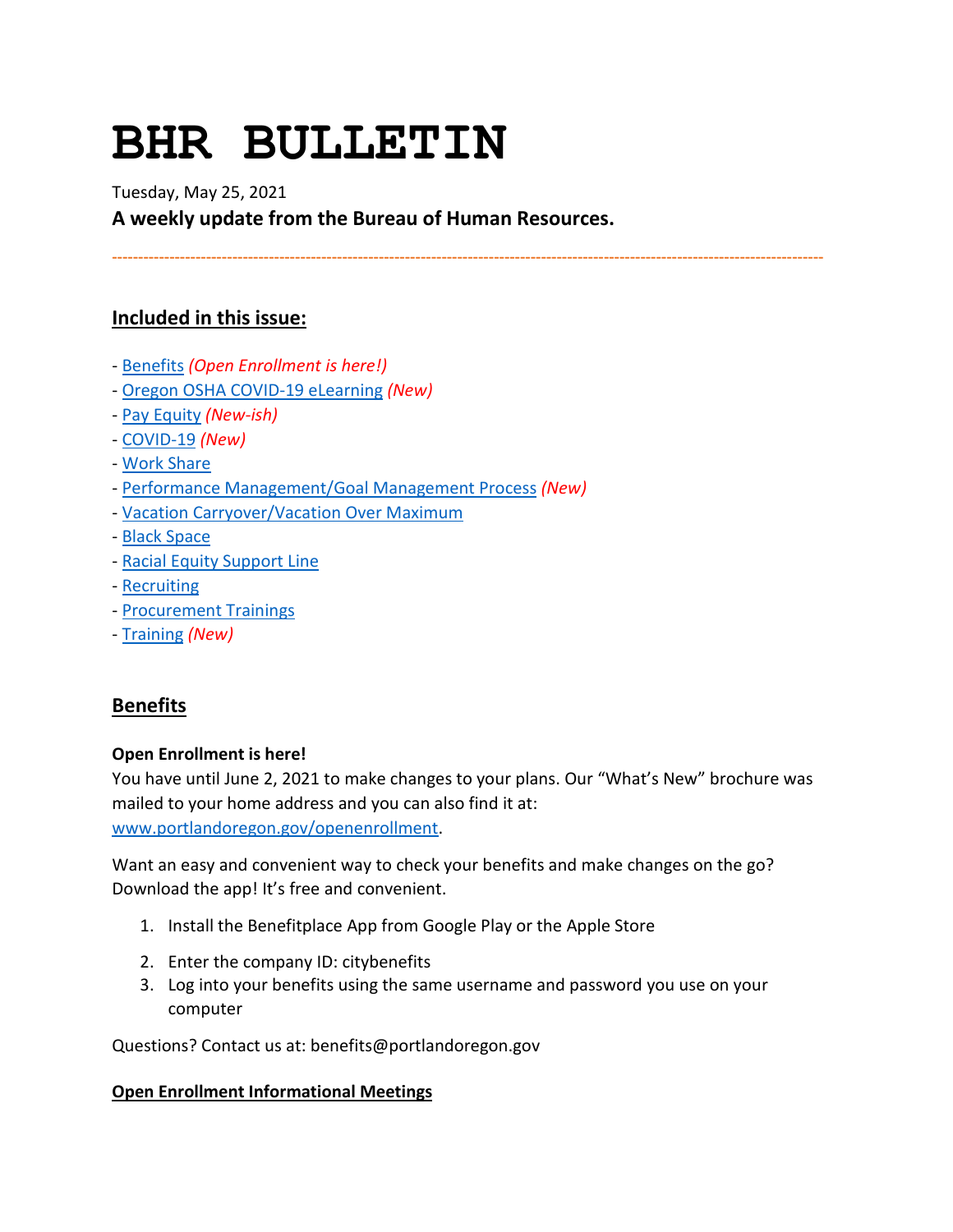**Tuesday, May 25, 12 p.m.** *(New time)* Join Zoom Meeting: <https://zoom.us/j/96907928812?pwd=YzJpSzJWay80ZS9leFJYZG9jdTVCdz09> Meeting ID: 969 0792 8812 l Passcode: Benefits

**Wednesday May 26, 3 p.m.** Join Zoom Meeting: [https://zoom.us/j/96147631725?pwd=STQxYkxSQ3BLeUo1NnJNS1QxaGtPZz09](https://t.e2ma.net/click/fsj82g/zvn1tfb/vw9f39) Meeting ID: 961 4763 1725 I Passcode: Benefits

**Thursday May 27, 12 p.m.** Join Zoom Meeting: <https://zoom.us/j/91631359808?pwd=aFNkSUFOS0hDSU4vc0l0VzBhVDJqdz09> Meeting ID: 916 3135 9808 I Passcode: Benefits

**Tuesday, June 1, 9 a.m.** Join Zoom Meeting: <https://zoom.us/j/92220943890?pwd=V3FEY0RKTDVDMkF0ZWhRUDR6YWY3UT09> Meeting ID: 922 2094 3890 I Passcode: Benefits

## **Employee Assistance Program (EAP)**

[24-hour Help During Emergencies and Other Times of Need](https://www.portlandoregon.gov/bhr/76512) If you are in crisis, help is a confidential call away. Cascade/EAP: 1-800-433-2320 (text) 503-850-7721 National Suicide Hotline: 1-800-273-8255 (website) https://suicidepreventionlifeline.org/

#### **Health, Wellness, and Financial Well-being**

#### *Financial Wellness in 5*

This quick on-demand video walks you through the basics of holistic financial wellness including spending and savings, debt management, emergency savings, retirement, protection, and other savings goals. [Learn more here!](https://www.voya.com/page/financial-wellness-5)

[Webinars for All –](https://cascade-gateway.lifeadvantages.net/module.php/core/loginuserpass.php?AuthState=_1a3a852f693adc187cf20e6ab784129a7005390dae%3Ahttps%3A%2F%2Fcascade-gateway.lifeadvantages.net%2Fsaml2%2Fidp%2FSSOService.php%3Fspentityid%3Dhttps%253A%252F%252Fsaml-01.personaladvantage.com%252Fsp%26cookieTime%3D1615310144%26RelayState%3Dss%253Amem%253A1d8e1b0ec14601a8153ab04497bc5fd0f0d50a5926308558f40d35a41079c199) On Demand [Managers/Supervisors –](https://www.portlandoregon.gov/bhr/article/750308) On Deman[d](https://www.portlandoregon.gov/bhr/article/750308) [Access previous Cascade Centers and Moda Health webinars.](https://www.portlandoregon.gov/bhr/index.cfm?&c=79368)

## <span id="page-1-0"></span>**Oregon OSHA COVID-19 eLearning Update**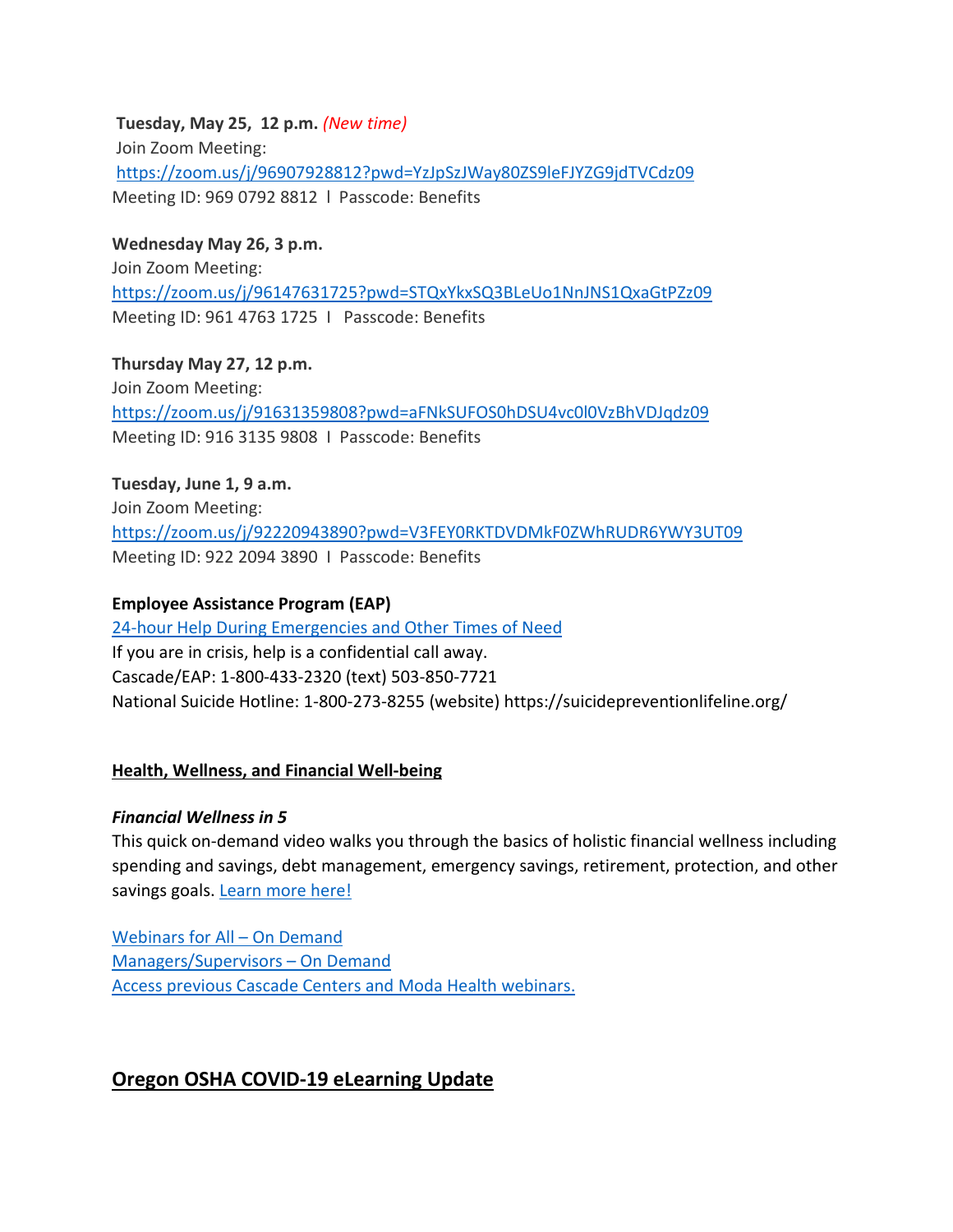*(New)* May 4, 2021 the Oregon OSHA Temporary Rule became a Permanent Rule. It includes the same training requirement the Temporary Rule had, so the eLearning **continues to be required for all employees** (including interns, regular full- and part-time employees, limited duration employees, and actively working seasonal/casual employees). This training requirement continues until the Permanent Rule is repealed. If you've already completed the training, you don't need to take it again. However, any employees who haven't completed the eLearning and all new hires are expected to complete the training as soon as possible. The eLearning can be accessed through CityLearner. Questions? Unable to access CityLearner? Contact the BHR Training team a[t hrtraining@portlandoregon.gov.](mailto:hrtraining@portlandoregon.gov)

# <span id="page-2-0"></span>**Pay Equity**

*(New-ish)* We've begun the City's 2021 Pay Equity Study! The City of Portland is partnering with the University of Southern California (USC) Race and Equity Center to conduct this year's pay equity study. The study will include a pay equity analysis allowing the City to make sure we are following the law established by House Bill 2005, ["The Pay Equity Bill".](https://olis.leg.state.or.us/liz/2017R1/Downloads/MeasureDocument/HB2005) According to Oregon's pay equity law, every worker must get equal pay for equal work regardless of your gender, race, age, or other protected characteristics.

## **What's new**

- We are partnering with USC Race and Equity Center.
- We've purchased software to enhance our analyses and reporting.
- We are providin[g Pay Equity 101 training to managers](https://cityofport.plateau.com/learning/user/deeplink.do?OWASP_CSRFTOKEN=2JYX-EDED-IX4F-7G8K-O8XY-BNUV-9XGZ-D3UJ&linkId=ITEM_DETAILS&componentID=29025&componentTypeID=ILT&fromSF=Y&revisionDate=1619744820000) and supervisors.
- We've announced via email the start of the study and an upcoming survey.

#### **What's coming**

- We are sending out an invitation to complete a survey about your education, training, and work experience.
- We are providin[g Pay Equity 101 training to all non-represented employees](https://cityofport.plateau.com/learning/user/common/viewItemDetails.do?OWASP_CSRFTOKEN=BEQE-STV4-KS8U-JCA9-2VH3-4EA7-A8Q4-IVF7&componentID=29033&componentTypeID=ILT&fromSF=Y&revisionDate=1620957780000&menuGroup=Learning&menuItem=Cur&fromDeepLink=true&hideItemDetailsBackLink=true) in June.
- We are working on a City Pay Equity web page to provide information to employees.

BHR is committed to a pay philosophy for the City that is transparent, equitable, and responsive to employee input. We are grateful for your support and will continue to provide regular updates about this year's Pay Equity Study. Stay tuned!

# <span id="page-2-1"></span>**COVID-19**

For more information regarding **Guidance, Testing, Temporary Leave, and Leave Sharing**, please go to this [COVID-19 Update page.](https://www.portlandoregon.gov/bhr/article/779927)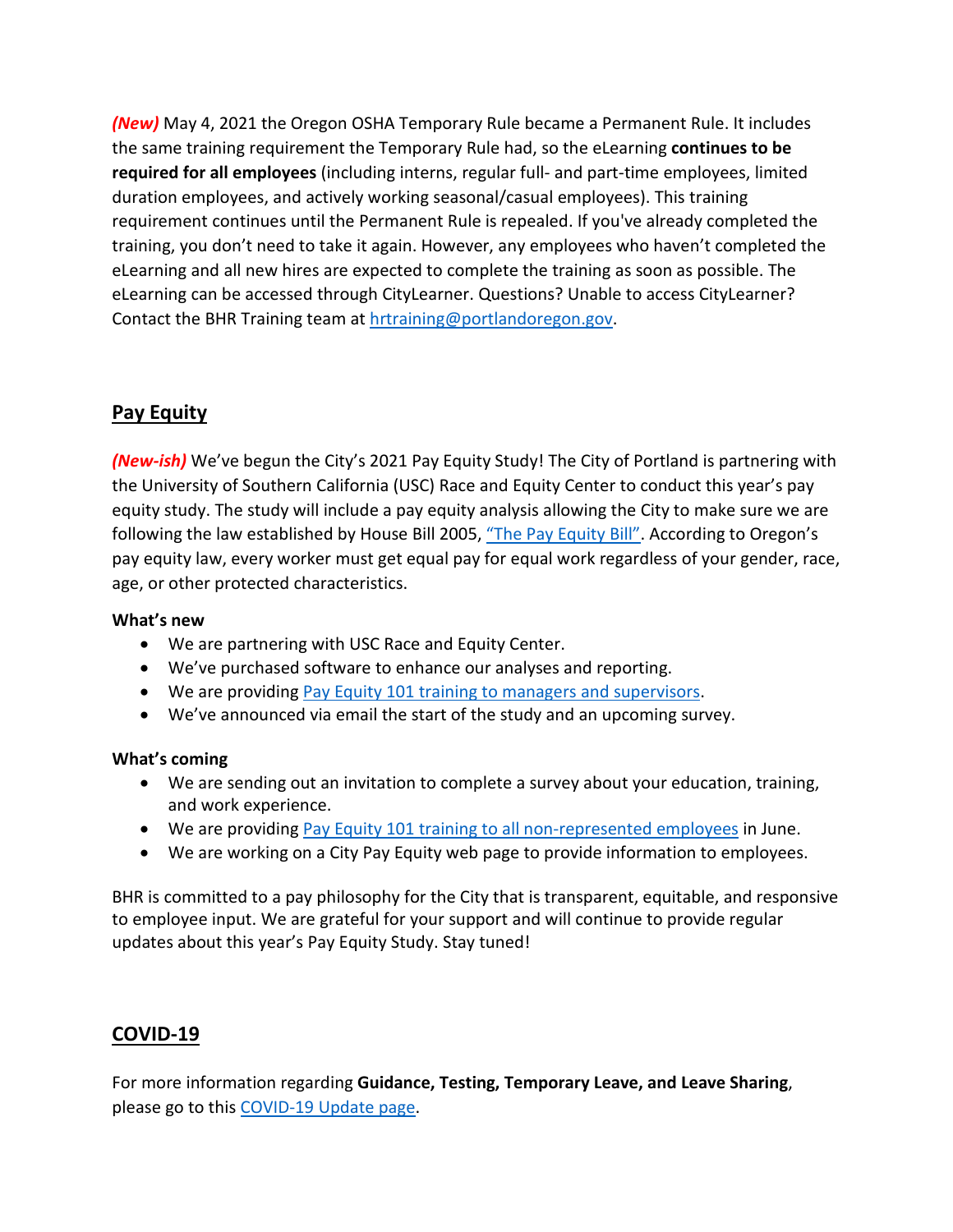## **COVID-19 Vaccinations**

*(New)* Please submit vaccination questions t[o Joel.Michels@portlandoregon.gov.](mailto:Joel.Michels@portlandoregon.gov) Answers will be provided in the following week's BHR Bulletin an[d a compiled list is posted here.](https://www.portlandoregon.gov/bhr/article/783921)

The information provided is taken from the Centers for Disease Control and Prevention [\(CDC\)](https://www.cdc.gov/coronavirus/2019-ncov/vaccines/index.html) and Oregon Health Authority  $(OHA)$  resources with input from our own Joel Michels, Nurse Practitioner, Occupational Health and Well-being Program Manager.

## **Q:** Is it safe for my child to get a COVID-19 vaccine?

**A:** Yes! Studies show that COVID-19 vaccines ar[e safe](https://www.cdc.gov/coronavirus/2019-ncov/vaccines/safety/safety-of-vaccines.html) and [effective.](https://www.cdc.gov/coronavirus/2019-ncov/vaccines/effectiveness.html) Like adults, children may have some [side effects](https://www.cdc.gov/coronavirus/2019-ncov/vaccines/expect/after.html) after COVID-19 vaccination. These side effects may affect their ability to do daily activities, but they should go away in a few days. Children 12 years and older are now eligible to get vaccinated against COVID-19. COVID-19 vaccines have been used under the most intensive safety monitoring in U.S. history, including studies in children 12 and older. Your child cannot get COVID-19 from any COVID-19 vaccine.

## **Q:** Should my child get the COVID-19 vaccine?

**A:** COVID-19 vaccination can help protect your child from getting COVID-19. Although fewer children have been sick with COVID-19 compared to adults, [children can be infected with the](https://www.cdc.gov/coronavirus/2019-ncov/daily-life-coping/children/symptoms.html)  [virus that causes COVID-19,](https://www.cdc.gov/coronavirus/2019-ncov/daily-life-coping/children/symptoms.html) can get sick from COVID-19, and can spread the virus that causes COVID-19 to others. Getting your child vaccinated helps to protect your child and your family. Vaccination is now recommended for everyone 12 years and older. Currently, the [Pfizer-](https://www.cdc.gov/coronavirus/2019-ncov/vaccines/different-vaccines/Pfizer-BioNTech.html)[BioNTech COVID-19 Vaccine](https://www.cdc.gov/coronavirus/2019-ncov/vaccines/different-vaccines/Pfizer-BioNTech.html) is the only one available to children 12 and older.

**Q:** I'm hesitant to get the COVID-19 shot because I'm scared of needles. Can't I just keep wearing a face covering instead?

**A:** While face coverings help limit the spread of COVID-19, being fully vaccinated provides much stronger protection which is why the CDC has issued [updated guidance](https://www.cdc.gov/coronavirus/2019-ncov/vaccines/fully-vaccinated.html) that allows fully vaccinated people to resume some activities without wearing a mask or distancing. Case numbers in the United States and Oregon are starting to go down which is being attributed to so many people getting the vaccine, not the use of face coverings.

Facing your fear of needles isn't easy but knowing what to expect and talking with others may help you once you decide to get vaccinated. Know that you are not alone. One in four adults has some anxiety about needles, and one in 10 may avoid shots altogether unless they work to overcome this fear. Start by understanding [what to expect](https://www.cdc.gov/coronavirus/2019-ncov/vaccines/prepare-for-vaccination.html) ahead of time. Review the questions you will be asked at the vaccination site by visiting their web page. Vaccine clinics are well organized, calm, and provide the opportunity for you to ask questions and talk about your fear of needles with staff which will allow them to help address your concerns. Having a solid plan for vaccination day can also help -- such as how you will distract yourself, who you want to go with you, how you will get there, how you will celebrate after, and then stay with your plan.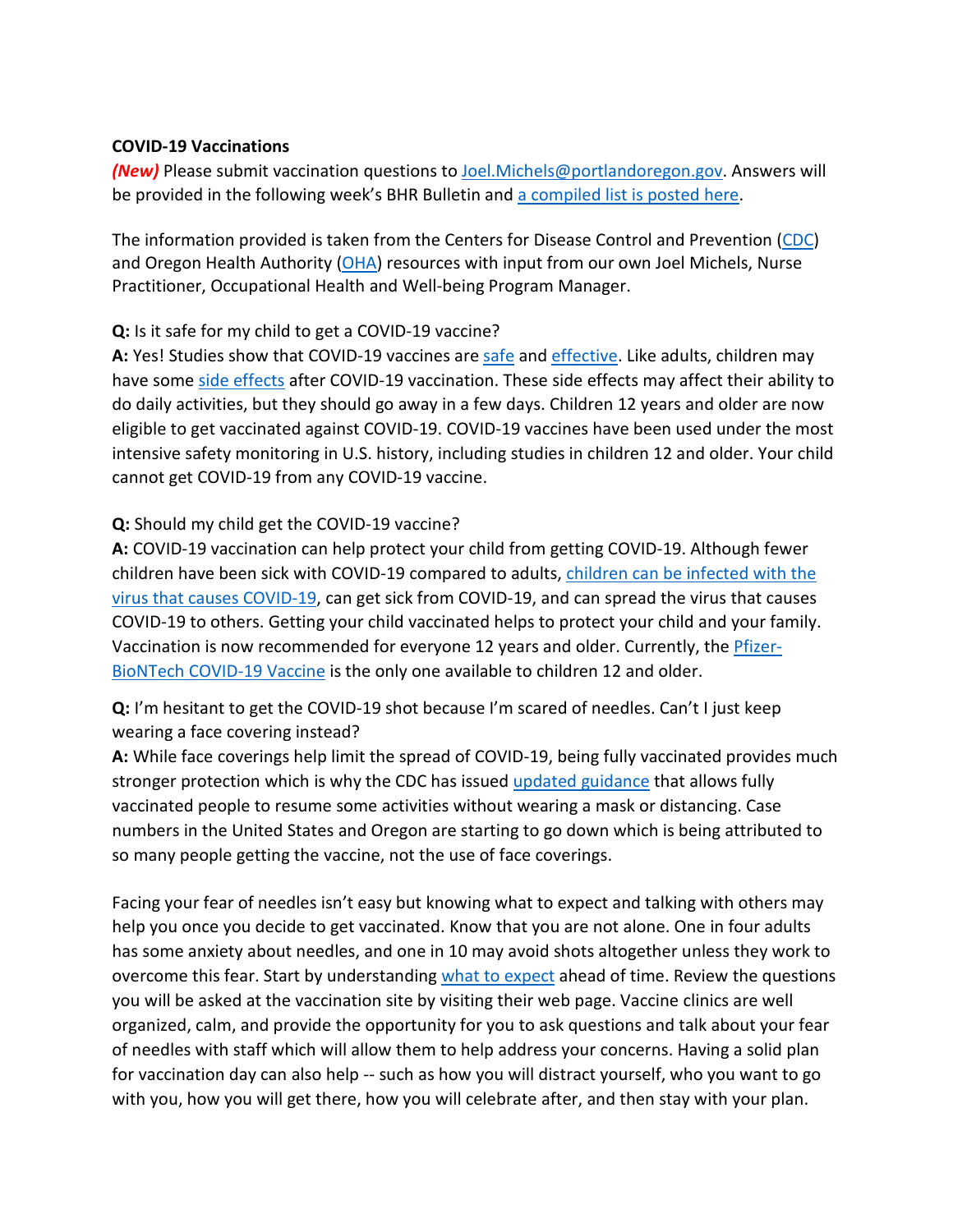Next week we will continue to answer questions related to COVID-19 vaccinations. The intent of the information is to help you make an informed decision about vaccination. If you have questions, please send them to **Joel.Michels@portlandoregon.gov**.

## [The City's COVID-19 Response page is available here.](https://www.portlandoregon.gov/bhr/index.cfm?&c=81055)

## **Wheelchair Service for Vaccination**

The Oregon Convention Center is offering a free wheelchair service for people with mobility disabilities who are getting vaccinated there (similar to what is at the airport). Anyone who wants to borrow a wheelchair or be pushed can get one. Simply ask someone wearing a yellow vest and they will direct you.

*(New-ish)* Walk-up vaccinations are now available along with scheduled appointments at the Oregon Convention Center for anyone 12 and older. Visit<https://all4oregon.org/> for more information.

## **Guidelines for 12- to 15-year-olds**

*(New-ish)* 12- to 14-year-olds must be accompanied by either a parent, a guardian, or someone designated by the parent. 15-year-olds do not need to be accompanied and do not require parental consent in the state of Oregon.

If someone other than a parent or guardian accompanies the 12- to 14-year-old, they will need to provide proof of parental or guardian consent.

Proof of consent is either:

- A signed consent form
- A written or typed note that includes the parent/guardian's name, their relationship to the young adult, the young adult's date of birth, a statement saying the parent/guardian consents to the young adult being vaccinated, and the parent/guardian's signature.

To learn more about the Pfizer COVID-19 vaccine, please review the Emergency Use Authorization Fact Sheet: [https://www.fda.gov/media/144414/download.](https://www.fda.gov/media/144414/download)

## **Families First Coronavirus Response Act (FFCRA)**

Time off to get the COVID-19 vaccine as well as recovery from any side effects (without medical diagnosis unless the absence is more than three calendar days) are now expanded qualifying reasons for leave. This is part of the City's voluntary extension of FFCRA emergency paid sick leave for those who have not already exhausted their two weeks of paid sick leave.

If interested in vaccine-related time off, please submit a COVID-19 Vaccine Time Off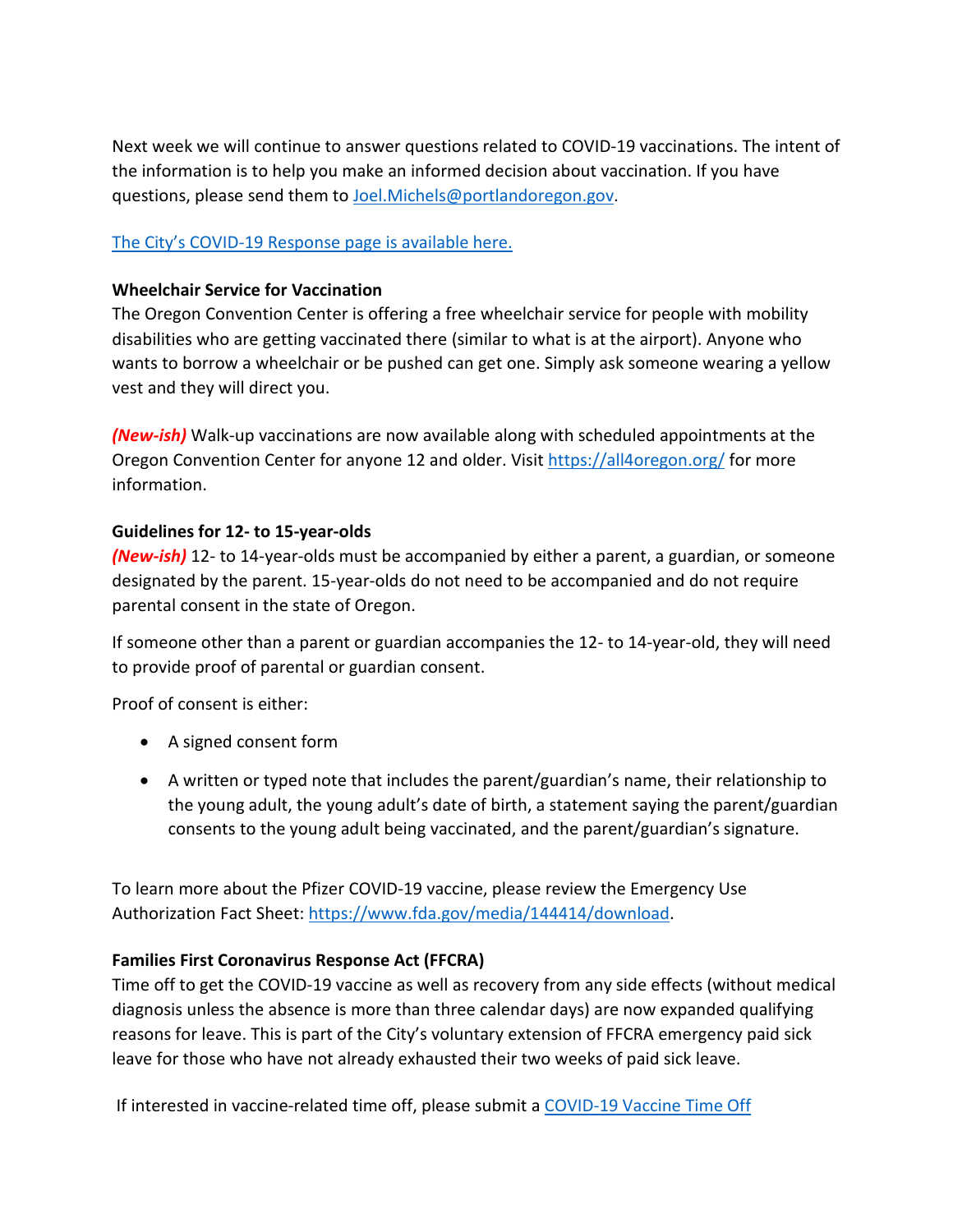[Application](https://www.portlandoregon.gov/bhr/article/782926) to your bureau's Timekeeper for processing.

## **Safety Net Program**

The Safety Net Program offers support options for employees and budget-constrained bureaus, addressing needs brought on by COVID-19. Tools have been created to provide bureauapproved flexible leave options to employees during national- and state-declared emergencies. Details can be found on the BHR Safety Net page at [https://www.portlandoregon.gov/bhr/81209.](https://www.portlandoregon.gov/bhr/81209)

## <span id="page-5-0"></span>**Work Share**

## **City of Portland Work Share Renewal**

Last month we sent emails to Work Share participants who have furloughed or reduced schedules since January 1, 2021. Information was provided about the City's Work Share plan renewal with instructions on how to submit the necessary forms to continue to participate in Work share between May 30, 2021 and May 28, 2022. If you did not receive that email and would like more information about how to participate in Work Share after May 29, 2021, please email [inboxworkshare@portlandoregon.gov](mailto:inboxworkshare@portlandoregon.gov) for forms and the submission link.

An updated [Work Share FAQ is available here.](https://www.portlandoregon.gov/bhr/article/761976)

#### **Corrections to Work Share Claims**

Oregon Employment Department (OED) is no longer accepting corrected Work Share claims. Until now, OED allowed the City to file corrected claims. We have been doing a routine lookback at employee timesheets with furloughs or reduced schedules, then reporting corrections to OED.

Going forward, we will no longer be able to submit corrections to time after filing the regular weekly claim every Friday. It is extremely important for those who would like to receive Work Share benefits to ensure your timesheets are accurate by 5 p.m. Monday -- the week after you furloughed or reduced your schedule.

If you are currently participating in Work Share and do not enter your own time on your timesheet, please talk to your bureau timekeeper about the importance of entering your time by the 5 p.m. Monday deadline.

If you or your timekeeper make a change to your timesheet **after** the Monday 5 p.m. deadline, **and it is still within the same week**, please email the Work Share team at [inboxworkshare@portlandoregon.gov](mailto:inboxworkshare@portlandoregon.gov) as soon as possible, **prior to 9 a.m. Friday**. The Work Share team will make every effort to update your claim before submitting to OED Friday afternoon.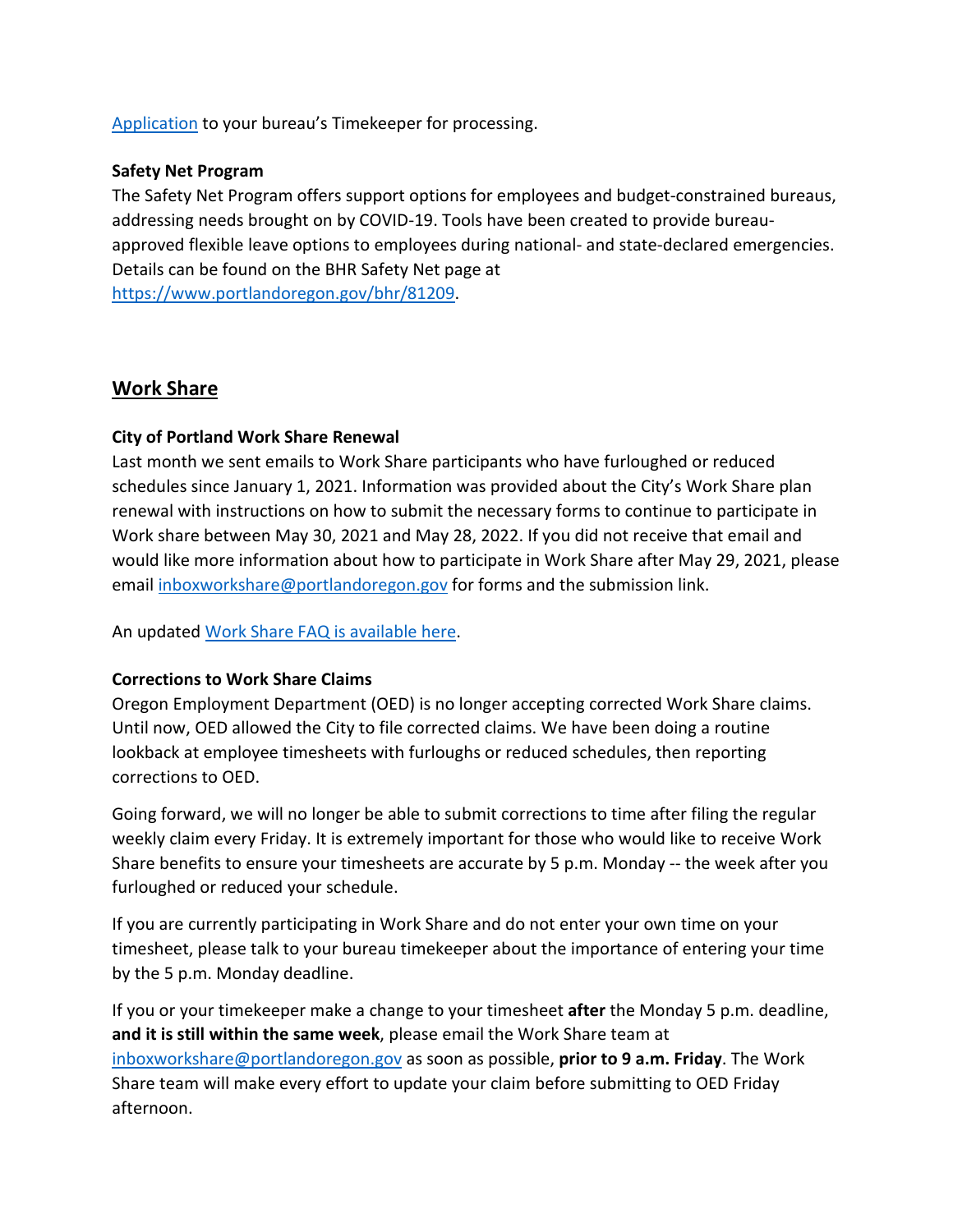## [The following Work Share updates are available here.](https://www.portlandoregon.gov/bhr/article/782660)

**OED Letters Regarding Pandemic Unemployment Assistance (PUA) Waiting Week Payments OED Adjudication (Judgment) for Missed Opportunities to Work Lost Wages Assistance Processing ReliaCard 1099-G Tax Information for Work Share Benefits CARES Act Extension Missed Opportunities to Work 1099-G Phone Number Report of Additional Income Work Share Claim Recertification Overpayment Updates Clarification 1099-G Discrepancies City Work Share Plan Renewal**

If you have questions regarding Work Share benefits or the process, please email [Inboxworkshare@portlandoregon.gov.](mailto:Inboxworkshare@portlandoregon.gov)

## <span id="page-6-0"></span>**New Citywide Performance Management/Goal Management (PMGM) Process**

A new Performance and Development Review process, traditionally a paper-based system, is moving online in July. This will add ease of use and consistency Citywide.

The SuccessFactors Performance and Development Review process is currently being used by merit eligible City staff across all bureaus. This excludes Commissioners and their staff, as well as Bureau Directors. Currently, most represented City staff are not using SuccessFactors. However, union represented employees within the Bureau of Planning and Sustainability will be piloting the system as we launch later this year.

## **Now is the perfect time to join a drop-in session and get comfortable navigating this new platform as we prepare to go live.**

*(New)* A wealth of information and training can be found in the links below. Overview:<https://www.portlandoregon.gov/bts/78136> FAQ:<https://www.portlandoregon.gov/bts/article/708353> uPerform Library for PMGM:<https://up.portlandoregon.gov/gm/folder-1.11.22208?mode=EU> Manager Workshop: [https://youtu.be/KO2\\_BSXl-aw](https://youtu.be/KO2_BSXl-aw) Bureau Administrator Training: <https://youtu.be/VXWWZiMLNiI>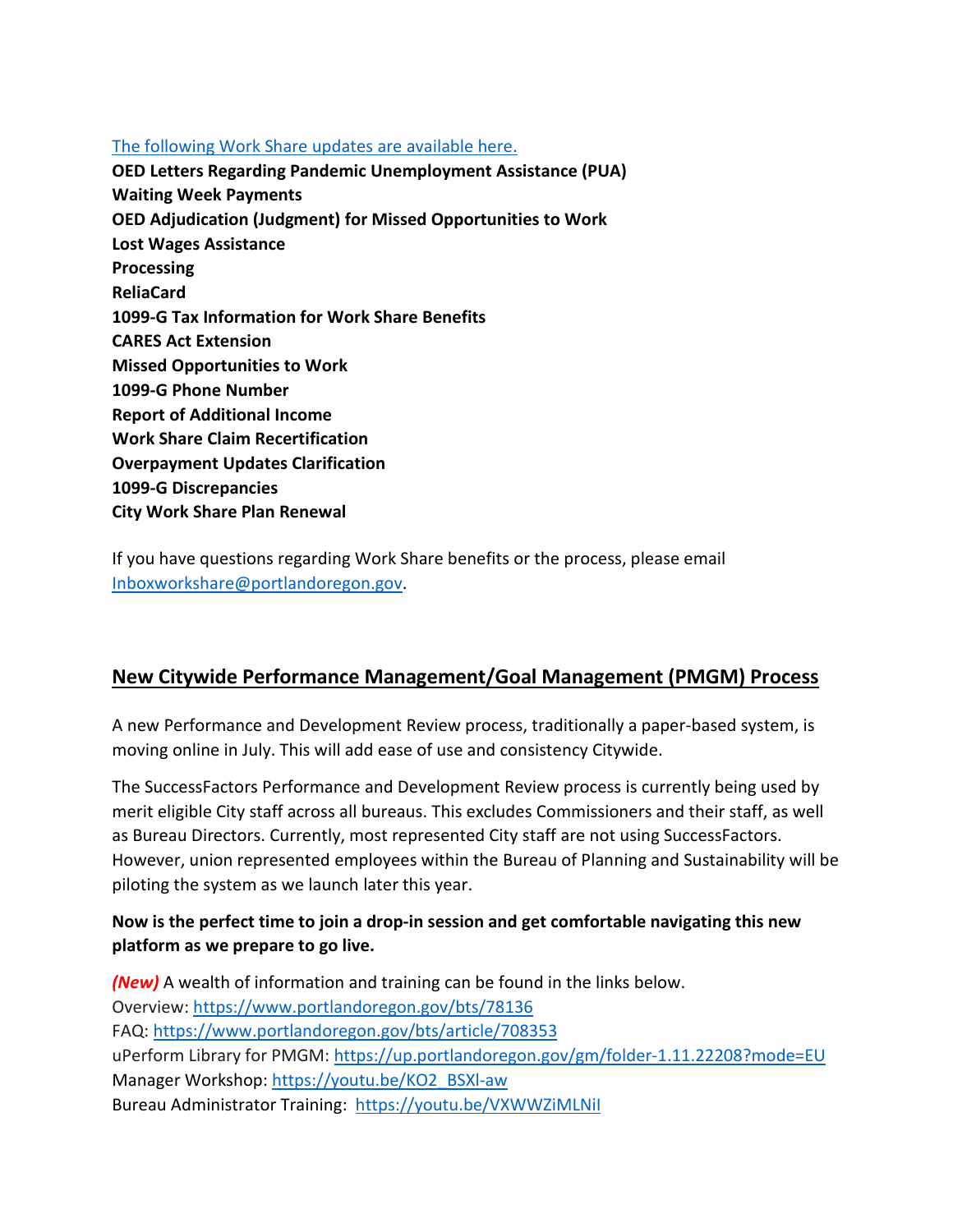Employees: SAP - [PMGM Employee Workshops](https://performancemanager4.successfactors.com/sf/learning?destUrl=https%3a%2f%2fcityofport%2eplateau%2ecom%2flearning%2fuser%2fdeeplink%5fredirect%2ejsp%3flinkId%3dITEM%5fDETAILS%26componentID%3d16006%26componentTypeID%3dILT%26revisionDate%3d1581725460000%26fromSF%3dY&company=cityofport)

## <span id="page-7-0"></span>**Vacation Carryover/Vacation Over Maximum**

Today is a good day to check your vacation accrual. Vacation credits may be accumulated up to a maximum of two years' earnings by the end of the first pay period in January 2022. Don't get surprised at the end of the year with more vacation than you know what to do with. Plan it. Take it. You've earned it!

Confirm your accrual rate and get more information in [HRAR 6.03, Vacation.](https://www.portlandoregon.gov/citycode/article/12413)

## <span id="page-7-1"></span>**Black Space**

This meeting is specifically for City of Portland's Black employees. We will provide support where needed, and work together to identify common experiences as well as ways the City can better support and retain Black employees.

June 28, 1 p.m.

Please download and import the following iCalendar (.ics) files to your calendar system. Monthly:

[https://us02web.zoom.us/meeting/tZcpduqspj4iGNXOBGXnSckAt5A8VMIAZ1JM/ics?icsToken=](https://us02web.zoom.us/meeting/tZcpduqspj4iGNXOBGXnSckAt5A8VMIAZ1JM/ics?icsToken=98tyKuGrqjopHtyQuBuGRpwqBoj4b-jxiCVHjY1lsz3COy5gYQjXIrdjaoRSOfnq) [98tyKuGrqjopHtyQuBuGRpwqBoj4b-jxiCVHjY1lsz3COy5gYQjXIrdjaoRSOfnq](https://us02web.zoom.us/meeting/tZcpduqspj4iGNXOBGXnSckAt5A8VMIAZ1JM/ics?icsToken=98tyKuGrqjopHtyQuBuGRpwqBoj4b-jxiCVHjY1lsz3COy5gYQjXIrdjaoRSOfnq)

Join Zoom Meeting:<https://us02web.zoom.us/j/83413485821> Meeting ID: 834 1348 5821 l Passcode: BLM2021 One tap mobile: +13462487799,,83413485821#,,,,\*0798510# US (Houston)

## <span id="page-7-2"></span>**Racial Equity Support Line**

#### **503-575-3764**

This is a service led and staffed by people with lived experience of racism. We offer support to those feeling the emotional impacts of racist violence and microaggressions, as well as the emotional impacts of immigration struggles and other cross-cultural issues.

We get it. And we're here to talk. To support. To connect.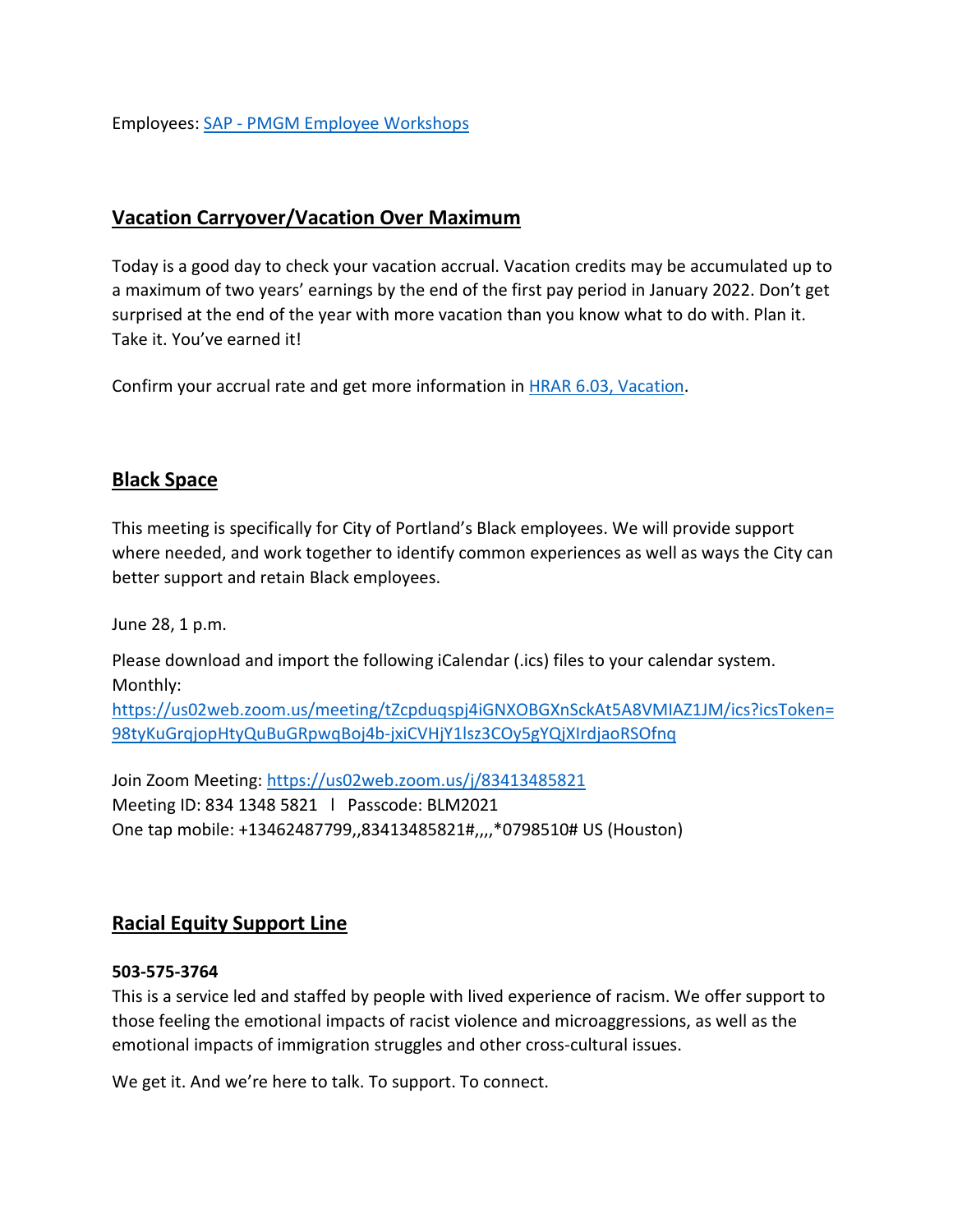More information is available here.

## <span id="page-8-0"></span>**Recruiting**

[Current Internal Recruitments](https://www.governmentjobs.com/careers/portlandor/promotionaljobs)

[Current External Recruitments](https://www.governmentjobs.com/careers/portlandor?)

[Current Lateral Transfer Opportunities](https://www.governmentjobs.com/careers/portlandor/transferjobs)

## <span id="page-8-1"></span>**Procurement Trainings**

Do you buy goods and services as part of your job for the City? Sign up for an upcoming procurement class to learn about rules, tools, resources and best practices that will ensure we're accountable to the public – and simplify your work. Whether you're a newcomer looking for an introductory lesson or a pro who wants specialized advice, we have a class for you. Learn more about [May through July classes.](https://www.portlandoregon.gov/brfs/index.cfm?&a=780678)

# <span id="page-8-2"></span>**Training** *(VIRTUAL)*

Be sure to visit [CityLearner](https://www.portlandoregon.gov/bhr/article/446111) for course descriptions and the most current class details.

#### **Required, All Employees**

*Records Management An Everyday Responsibility* is being revised. It will not be available until revisions are complete. Thank you for your patience!

*HR 2.02, Workforce Harassment & Discrimination Prevention for Non-Supervisory Employees* Thursday, June 10, 1:30 p.m. - 3:30 p.m.

*Workplace Harassment, Discrimination, & Retaliation Prevention (HR 2.02) Refresher: Non-supervisory version*  Thursday, June 17, 9 a.m. - 10 a.m.

*Workplace Harassment, Discrimination, & Retaliation Prevention (HR 2.02) for*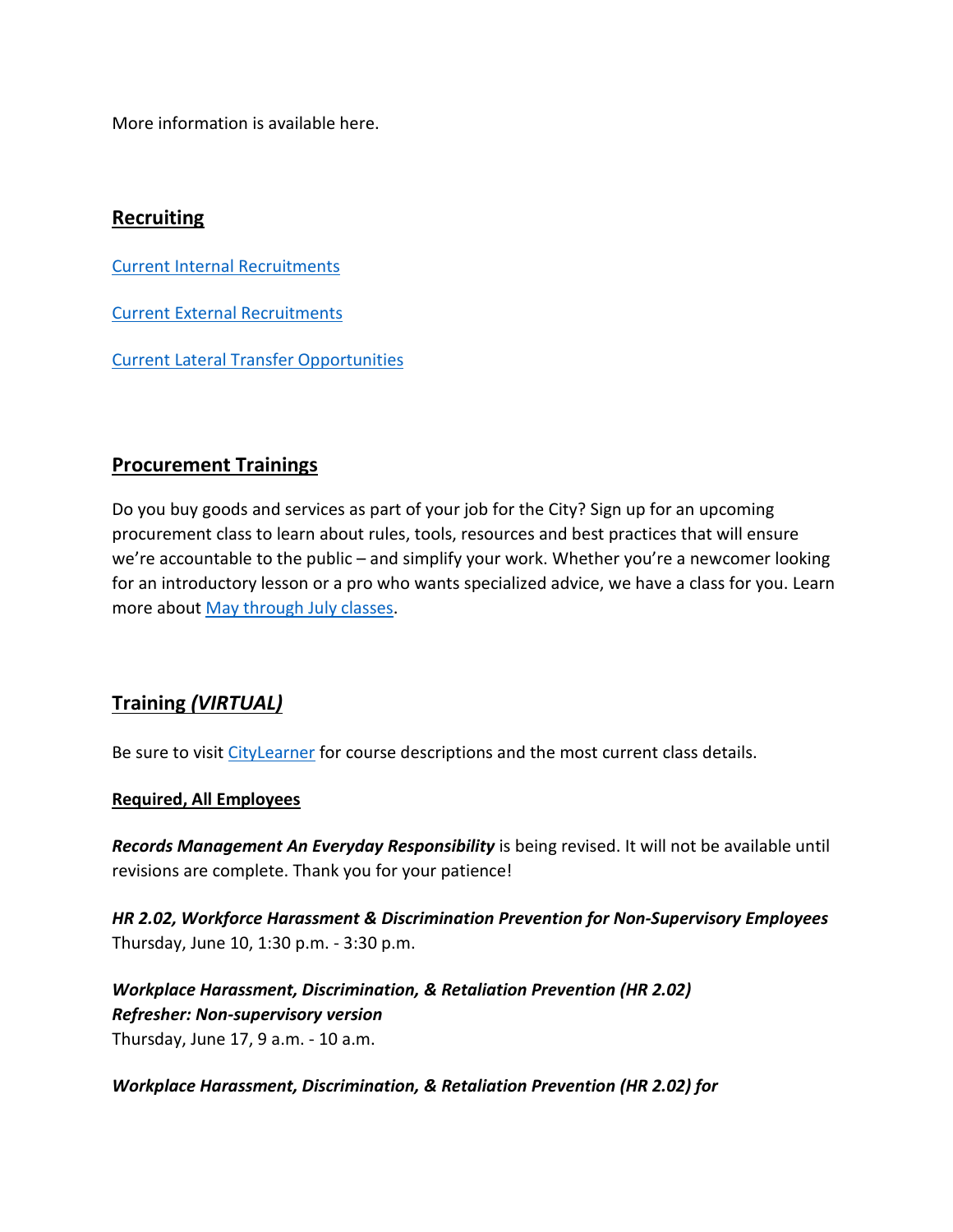*Managers/Supervisors*  Thursday, June 17, 1 p.m. - 3 p.m.

# *Workplace Harassment, Discrimination, & Retaliation Prevention (HR 2.02) Refresher for Managers/Supervisors (New)*

Wednesday, June 30, 1 p.m. - 2 p.m.

*Administering the Discipline Process-Managers & Supervisors*

Wednesday, June 9, 9 a.m. - 12 p.m.

*Racial Equity 101* Friday, May 28, 8:30 a.m. - 12 p.m. Wednesday, June 9, 9 a.m. - 12:30 p.m.

## **Leadership Engagement and Development (LEAD) Program for Managers & Supervisors**

## *Emotional Intelligence (New)*

This training focuses on emotional intelligence for leaders who strive to create and support diverse and inclusive workplaces. Participants will use Daniel Goleman's five emotional intelligence competencies to explore how they show up as team leaders, and to reflect on their own emotional intelligence capacities. Because emotional intelligence can be learned and developed through practice and feedback, this training will also provide opportunities for participants to engage with one another through activities and reflective discussions, all using a strengths-based approach.

Day 1: Tuesday, June 15, 9 a.m. - 12:30 p.m. Day 2: Thursday, June 17, 9 a.m. - 12:30 p.m.

## *Employee Lifecycle Training (New)*

In this 2-part LEAD certification kickoff course, core values, including transparency, humanfocused service, and equity will be emphasized within each phase of the employee lifecycle. Through this training, managers and supervisors will be equipped with an essential understanding of policies, processes, tools, and best practices for supporting employees in each of the five phases (Recruitment, Talent Selection, Onboarding, Development, and Retention). Day 1: Recruitment, Talent Selection: Tuesday, June 22, 9 a.m. - 12:30 p.m. Day 2: Onboarding, Development, and Retention: Thursday, June 24, 9 a.m. - 12:30 p.m.

## **Professional Development**

*SAP SuccessFactors hosts the City's new online Performance Review Process for all meriteligible staff -- starting in July 2021! (New)*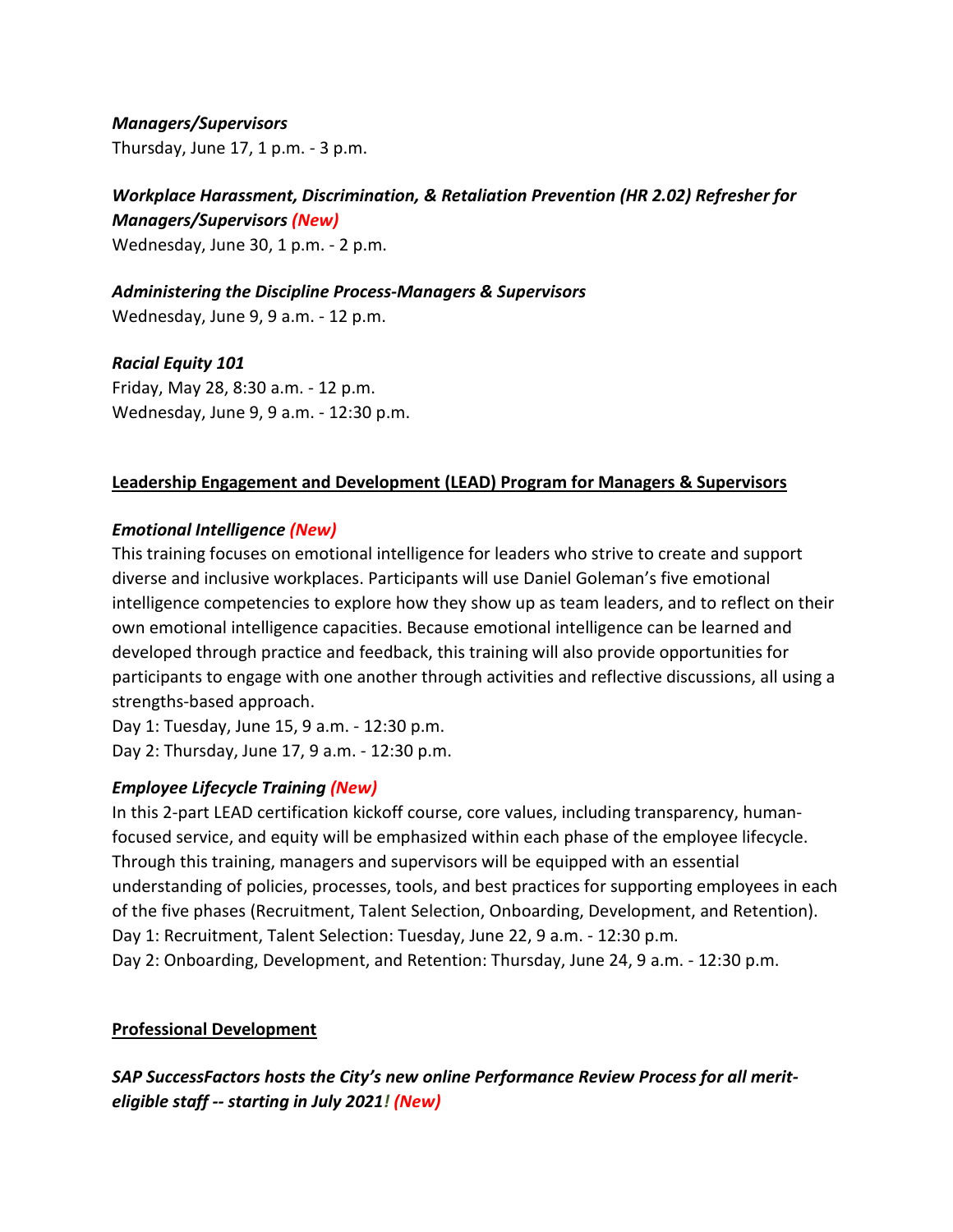Specifically designed for non-supervisory staff as well as managers and supervisors, to provide participants with an overview of the fiscal year process with information on the four phases of the performance review cycle including – Assess, Refine, Grow, and Align.

At the completion of the courses, participants should have an understanding of the following:

- Performance cycle
- Two types of objectives used in this process
- How to conduct a check-in
- How this cycle supports fair and consistent ratings.

Here are the direct link to the classes:

[SuccessFactors Performance Review Process Overview](https://performancemanager4.successfactors.com/sf/learning?destUrl=https%3a%2f%2fcityofport%2eplateau%2ecom%2flearning%2fuser%2fdeeplink%5fredirect%2ejsp%3flinkId%3dITEM%5fDETAILS%26componentID%3d29037%26componentTypeID%3dELRN%26revisionDate%3d1621295700000%26fromSF%3dY&company=cityofport) [SuccessFactors Performance Review Process Overview for Managers and Supervisors](https://performancemanager4.successfactors.com/sf/learning?destUrl=https%3a%2f%2fcityofport%2eplateau%2ecom%2flearning%2fuser%2fdeeplink%5fredirect%2ejsp%3flinkId%3dITEM%5fDETAILS%26componentID%3d29040%26componentTypeID%3dELRN%26revisionDate%3d1621298220000%26fromSF%3dY&company=cityofport)

## *Pay Equity Training for Managers & Supervisors (New)*

**Note:** This course is only for employees who supervise non-represented staff, and received the Pay Equity email dated May 7, 2021.

The City has begun the work of its second triennial pay equity audit. Your employees will have questions. Will you know how to answer them? In this insightful, easy-to-follow training, Deputy City Attorney Anne Milligan takes a complicated legal topic and breaks it down into an accessible introduction to Oregon's Pay Equity Act. She will explain why this work matters, the differences between Oregon's Pay Equity Act vs. the Federal Equal Pay Act, challenges interpreting and applying the law, and practices to consider as supervisors and managers to include compliance basics and pay equity audits.

Thursday, May 27, 1 p.m. - 2:30 p.m.

## *Pay Equity Training (New)*

The City has begun the work of its second triennial pay equity study. We know you'll have questions. In this insightful, easy-to-follow training, Deputy City Attorney Anne Milligan will take a complicated legal topic and break it down into an accessible introduction to Oregon's Pay Equity Act, explaining why this work matters, the differences between Oregon's Pay Equity Act vs. the federal Equal Pay Act, challenges interpreting and applying the law, and practices. There are 2 sessions available on the dates shown in the chart. Please register in CityLearner for **one** of the sessions that works for your schedule:

| Date            | Session 1           | <b>Session 2</b>     |
|-----------------|---------------------|----------------------|
| Monday, June 14 | 9 a.m. - 10:30 a.m. | $1 p.m. - 2:30 p.m.$ |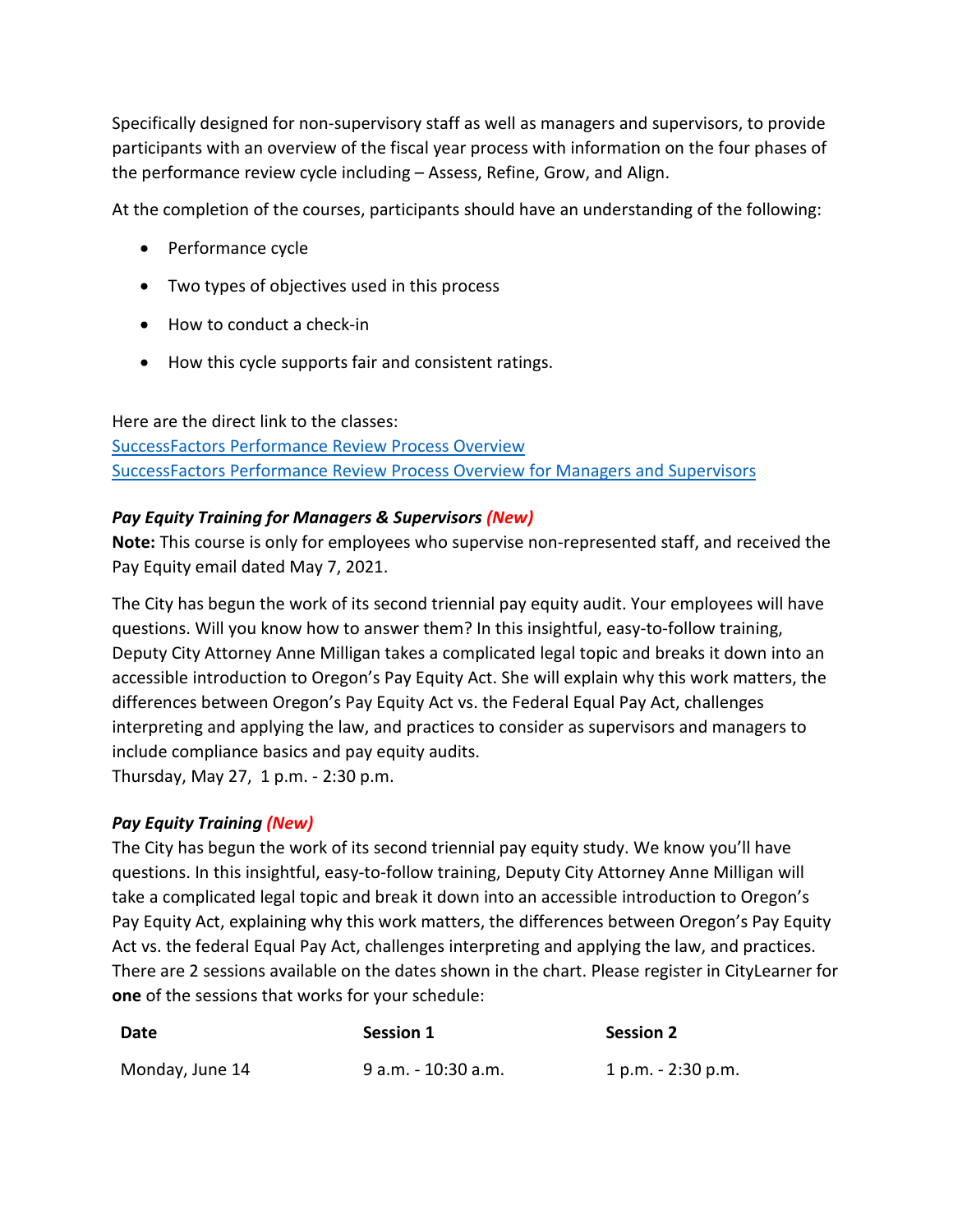| Wednesday, June 16 | 9 a.m. - 10:30 a.m.  | 1 p.m. - 2:30 p.m. |
|--------------------|----------------------|--------------------|
| Thursday, June 17  | 10:30 a.m. - 12 p.m. | 3 p.m. - 4:30 p.m. |
| Monday, June 21    | 10:30 a.m. - 12 p.m. | 3 p.m. - 4:30 p.m. |
| Wednesday, June 23 | 9 a.m. - 10:30 a.m.  | 1 p.m. - 2:30 p.m. |
| Thursday, June 24  | 9 a.m. - 10:30 a.m.  | 1 p.m. - 2:30 p.m. |

## *Facilitation Training: Learn to Lead Reflective Conversations (New)*

Oregon Humanities' facilitation training prepares people to plan and facilitate conversations about vital issues and questions across differences, beliefs, and backgrounds. These conversations help build strong relationships within organizations and among communities. This is a 3-part training with limited seating and the training will focus on both online and inperson facilitation techniques and skills.

Monday, June 21, 10 a.m. - 3:30 p.m. Tuesday, June 22, 10 a.m. - 3:30 p.m. Monday, June 28, 10 a.m. - 12:00 p.m.

## *New Employee Orientation*

Tuesday, June 8, 10 a.m. - 1:30 p.m.

## *How to Apply*

Looking for a new job within the City of Portland? Course participants will refresh their knowledge regarding City of Portland's online application process, types of employment, submitting application materials, and interviewing. Wednesday, June 16, 12 p.m. - 1:15 p.m.

## *Market Research*

The course objective is to be able to perform the Market Research Process, which is comprised of three distinct activities: Market Research, Market Analysis, and Market Intelligence. The Market Research Process is critical because it's the first step in making the most appropriate decision regarding the procurement of purchases.

Monday, June 7, 9 a.m. - 11 a.m. [Join Microsoft Teams Meeting](https://teams.microsoft.com/dl/launcher/launcher.html?url=%2F_%23%2Fl%2Fmeetup-join%2F19%3Ameeting_YTUwYjg0ODEtMTZiMS00ZmRlLThjODctZDE5NDdkNzg1ZTdh%40thread.v2%2F0%3Fcontext%3D%257b%2522Tid%2522%253a%2522636d7808-73c9-41a7-97aa-8c4733642141%2522%252c%2522Oid%2522%253a%252286b2ae6e-2fe6-44ca-9974-4b60b2e2cd99%2522%257d%26anon%3Dtrue&type=meetup-join&deeplinkId=6c066d0b-0725-464d-9d13-2c553e9124ae&directDl=true&msLaunch=true&enableMobilePage=true) [+1 971-323-0035](tel:+1%20971-323-0035,,355477073#%20) Conference ID: 963 636 280#

## *Roles & Responsibilities in Construction Invitation to Bid Process*

The courses objective is to create a timeline outlining the major steps of the Construction Invitation to Bid (ITB) Process, and review the roles and responsibilities in each step of the Construction ITB Process.

Tuesday, June 8, 10 a.m. - 11 a.m.